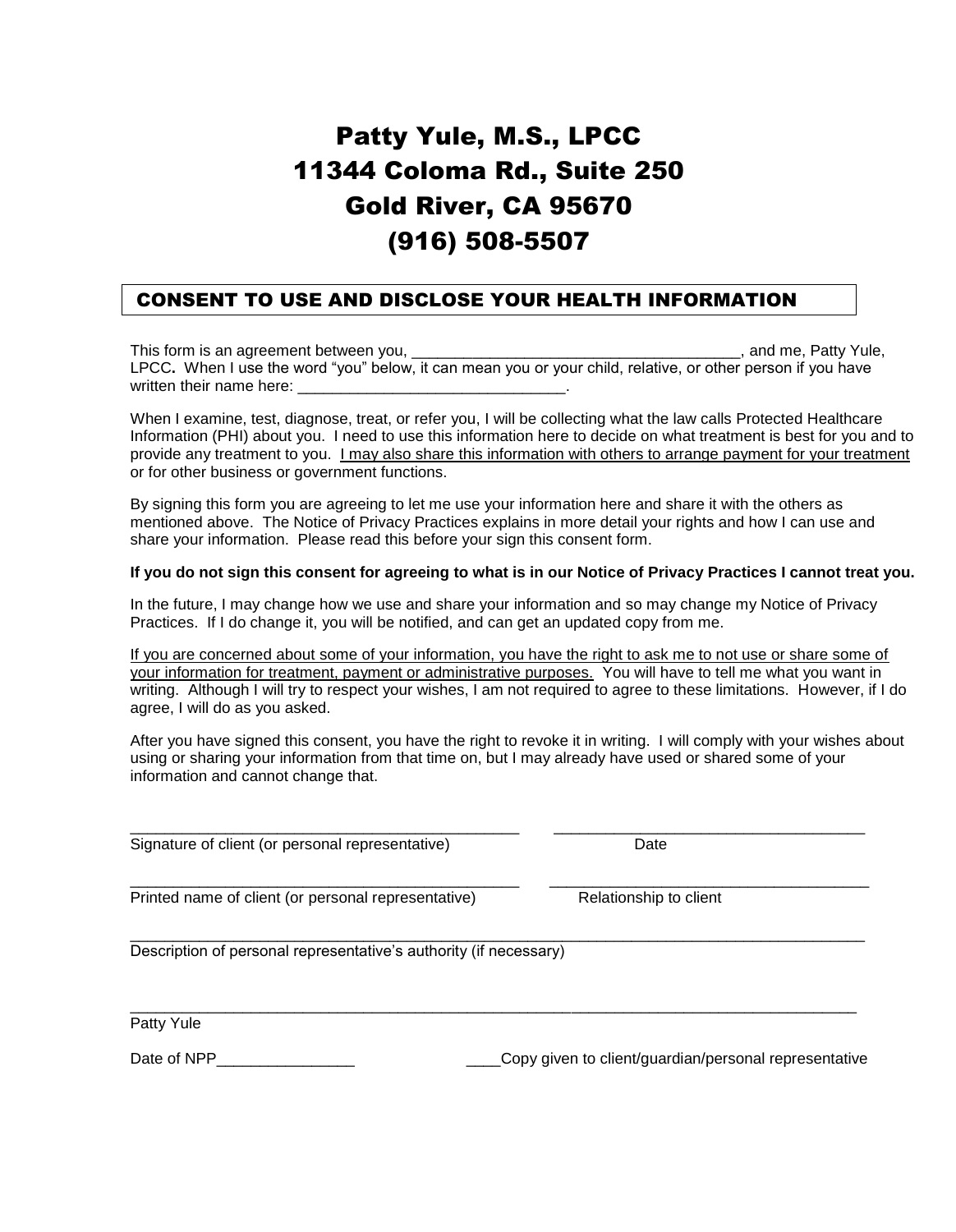# **Patty Yule, LPCC #LPC 177 11344 Coloma Rd., Suite 250 Gold River, CA 95670 (916)508-5507**

## **NOTICE OF PRIVACY PRACTICES**

THIS NOTICE DESCRIBES HOW PSYCHOLOGICAL AND MEDICAL INFORMATION ABOUT YOU MAY BE USED AND DISCLOSED AND HOW YOU CAN GET ACCESS TO THIS INFORMATION. PLEASE REVIEW IT CAREFULLY.

#### **I Disclosure for Treatment, Payment, and Health Care Operations**

I may *use* or *disclose* your protected health information (PHI), for certain treatment,

payment, and health care operations purposes without your authorization. In certain

circumstances I can only do so when the person or business requesting your PHI

gives me a written request that includes certain promises regarding protecting the

confidentiality of your PHI. To help clarify these terms, here are some definitions:

"PHI" refers to information in your health record that could identify you.

*"Treatment and Payment Operations"*

*--Treatment is* when I or another healthcare provider diagnoses or treats you. An example of treatment would be when I consult with another healthcare provider, such as your family physician or another therapist regarding your treatment.

*--Payment is* when I obtain reimbursement for your healthcare. Examples of payment are when I disclose your PHI to your health insurer to obtain reimbursement for your healthcare or to determine eligibility or coverage.

*--Health Care Operations is* when I disclose your PHI to your health care service plan (for example your health insurer), or to your other health care providers contracting with your plan.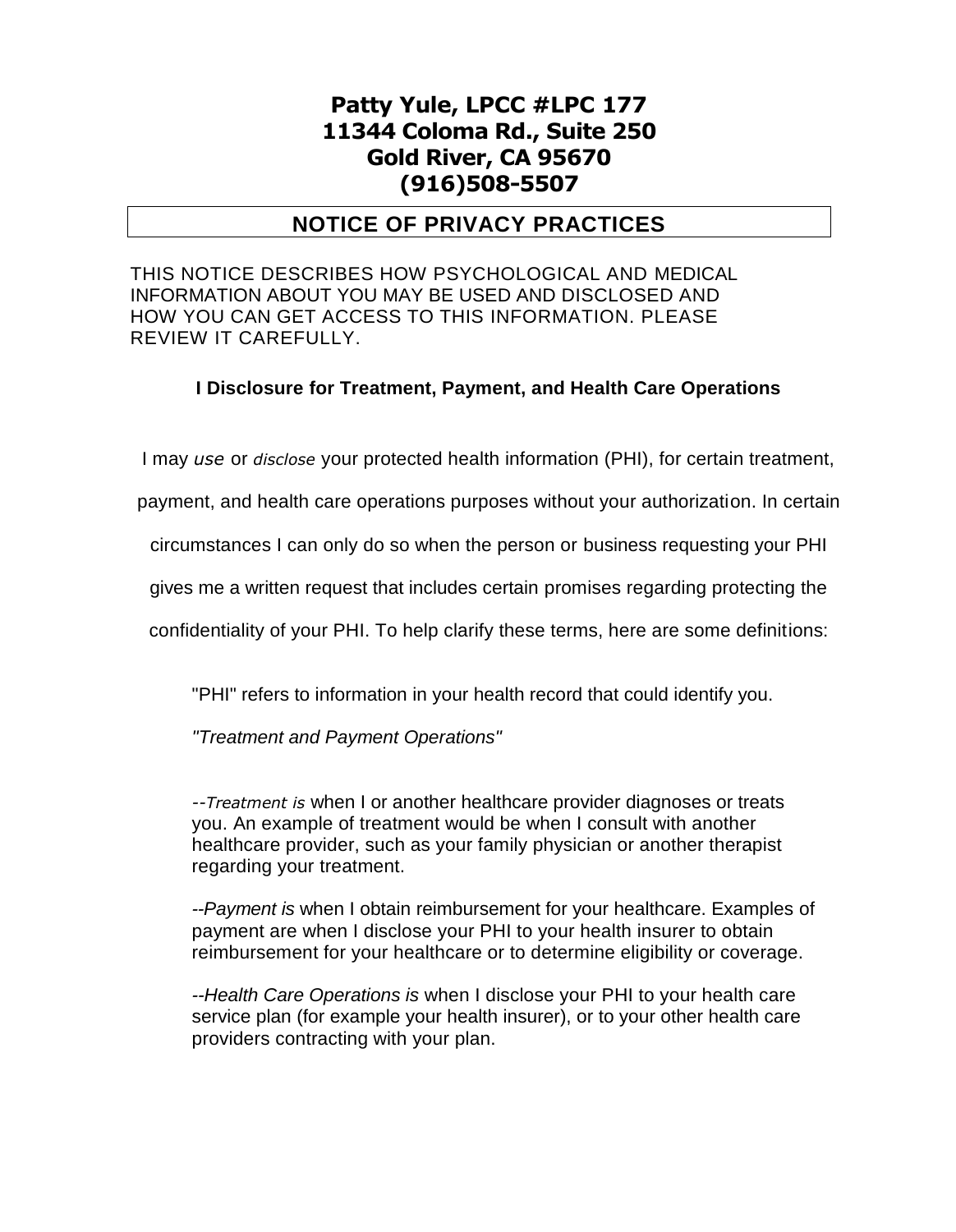"Use" applies only to activities within my office such as sharing, employing, applying, utilizing examining, and analyzing information that identifies you.

"Disclosure" applies to activities outside of my office, such as releasing, transferring, or providing access to information about you to other parties.

*"Authorization" means written* permission *for specific uses or* disclosures.

#### **IL Uses and Disclosures Requiring Authorization**

I may use or disclose PHI for purposes outside of treatment, payment, and health care operations when your appropriate authorization is obtained. In those instances when I am asked for information for purposes outside of treatment and payment operations, I will obtain an authorization from you before releasing this information. I will also need to obtain an authorization before releasing your psychotherapy *notes. "Psychotherapy notes" are notes* I *have* made about *our*  conversations during a private, group, joint, or family counseling session, which I have kept separate from the rest of your medical record. These notes are given a greater degree of protection than PHI.

You may revoke or modify all such authorizations (of PHI or psychotherapy notes) at any time; however, the revocation or modification is not effective until I receive it.

#### **111. Uses and Disclosure with Neither Consent nor Authorization**

I may use or disclose PHI without your consent or authorization in the following circumstances:

- **Child Abuse:** Whenever I, in my professional capacity, have knowledge of or observe a child I know or reasonably suspect has been the victim of child abuse or neglect, I must immediately report such to a police department or sheriff's department, county probation department, or county welfare department (Child Protective Services). Also, if I have knowledge or reasonably suspect that mental suffering has been inflicted upon a child or that his or her emotional well-being is endangered in any other way, I may report such to the above agencies.
- **Adult and Domestic Abuse:** If I, in my professional capacity, have observed or have knowledge of an incident that reasonably appears to be physical abuse, abandonment, abduction, isolation, financial abuse or neglect of an elder or dependent adult, or if I am told by an elder or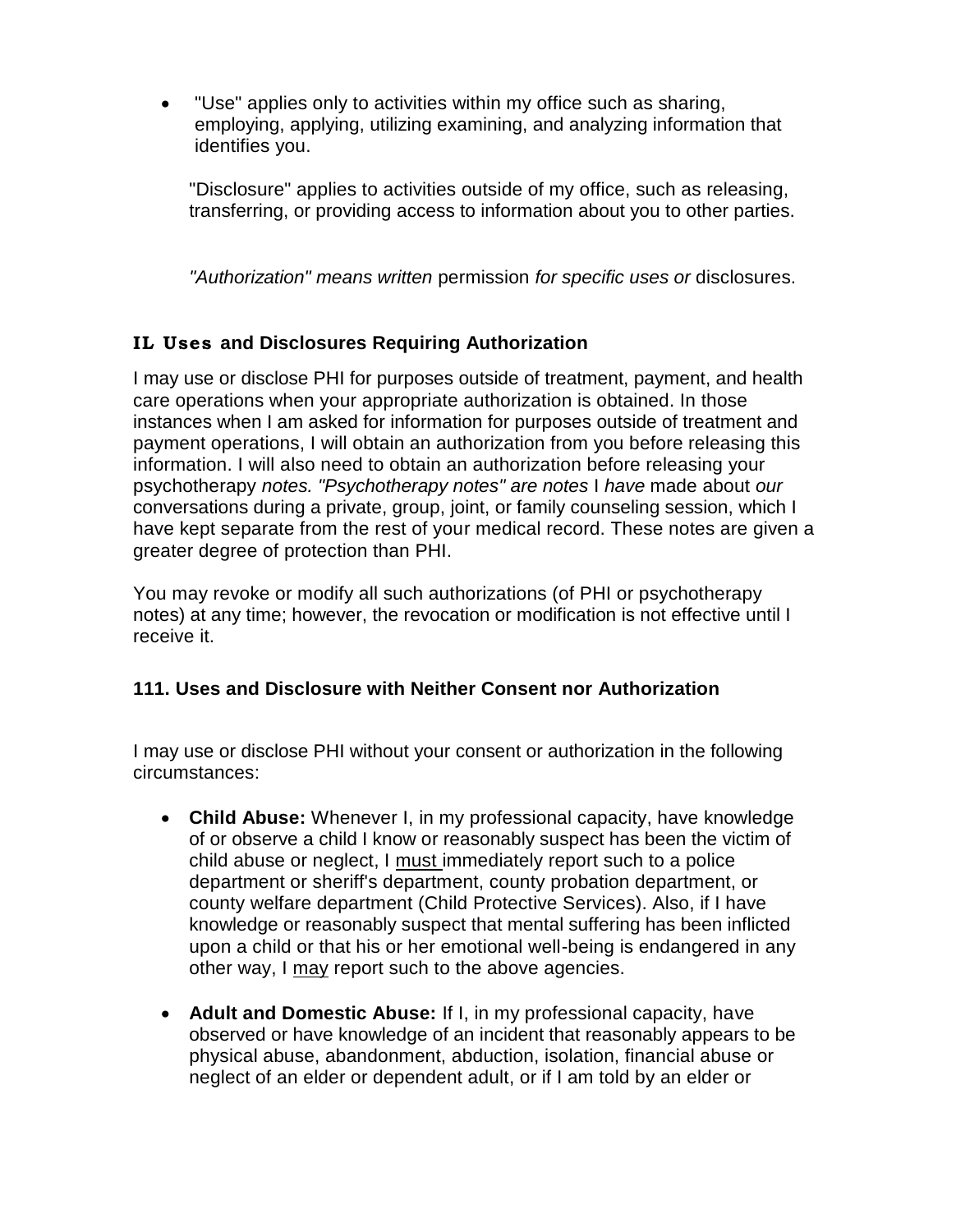dependent adult that he or she has experienced these or if I reasonably suspect such, I must report the known or suspected abuse immediately to the local ombudsman or the local law enforcement agency.

I do not have to report such an incident if:

I have been told by an elder or dependent adult that he or she has experienced behavior constituting physical abuse, abandonment, abduction, isolation, financial abuse or neglect;

- 2. I am not aware of any independent evidence that corroborates the statement that the abuse has occurred;
- 3. the elder or dependent adult has been diagnosed with a mental illness or dementia, or is the subject of a court-ordered conservatorshsip because of a mental illness or dementia; and
- 4. in the exercise of clinical judgment, I reasonably believe that the abuse did not occur.
- **Health Oversight:** If a complaint is filed against me with the California Board of Behavioral Sciences, the Board has the authority to subpoena confidential mental health information from me relevant to that complaint.
- **Judicial or Administrative Proceedings:** If you are involved in a court proceeding and a request is made about the professional services that I have provided you, I must not release your information without 1) your written authorization or the authorization of your attorney or personal representative; 2) a court order; or 3) *a subpoena duces tecum (a* subpoena to produce records) where the party seeking your records provides me with a showing that you or your attorney have been served with a copy of the subpoena, affidavit and the appropriate notice, and you have not notified me that you are bringing a motion into the court to quash (block) or modify the subpoena. The privilege does not apply when you are being evaluated for a third party or where the evaluation is court ordered. I will inform you in advance if this is the case.
- **Serious Threat to Health or Safety:** If you communicate to me a serious threat of physical violence against an identifiable victim, I must make reasonable efforts to communicate that information to the potential victim and the police. If I have reasonable cause to believe that you are in such a condition as to be dangerous to yourself or others, I may release relevant information as necessary to prevent the threatened danger.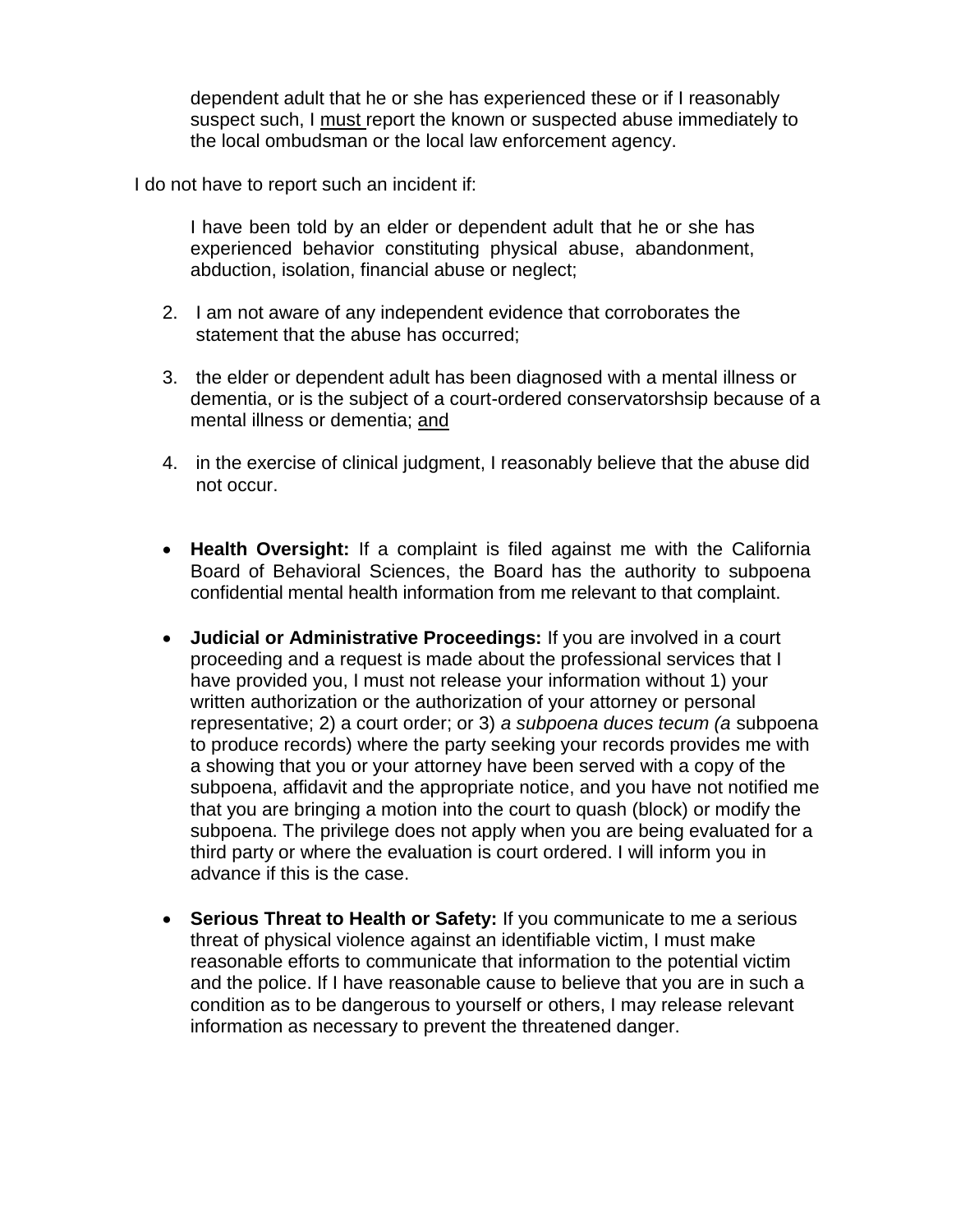**Worker's Compensation;** If you file a worker's compensation claim, I must furnish a report to your employer, incorporating my findings about your injury and treatment, within five working days from the date of your initial examination, and at subsequent intervals as may be required by the administrative director of the Worker's Compensation Commission in order to determine your eligibility for worker's compensation.

#### **IV. Patient's Rights and Therapist's Duties Patient's**

#### **Rights:**

- *Right to Request Restrictions- You* have the right to request restrictions on certain uses and disclosures of protected health information about you. However, I am not required to agree to a restriction you request.
- *Right to Receive Confidential Communications by Alternative Means and at Alternative Locations-* You have the right to request and receive confidential communications of PHI by alternative means and at alternative locations, (For example, you may not want a family member to know that you are seeing me, Upon your request, I will send your bills or correspondence to another address.)

*Right to Inspect and copy-* You have the right to inspect or obtain a copy (or both) of PHI in my mental health and billing records used to make decisions about you for as long as the PHI is maintained in the record, I may deny your access to PHI under certain circumstances, but in some cases you may have this decision reviewed. On your request, I will discuss with you the details of the request and denial process.

- *Right to Amend- You* have the right to request an amendment of the PHI for as long as the PHI is maintained in the record. I may deny your request. On your request, I will discuss with you the details of the amendment process.
- *Right to an Accounting- You* generally have the right to receive an accounting of disclosures of PHI for which you have neither provided consent nor authorization (as described in Section III of this Notice). On your request, I will discuss with you the details of the accounting process.

*Right to a Paper Copy-* You have the right to obtain a paper copy of the notice from me upon request, even if you have agreed to receive the notice electronically.